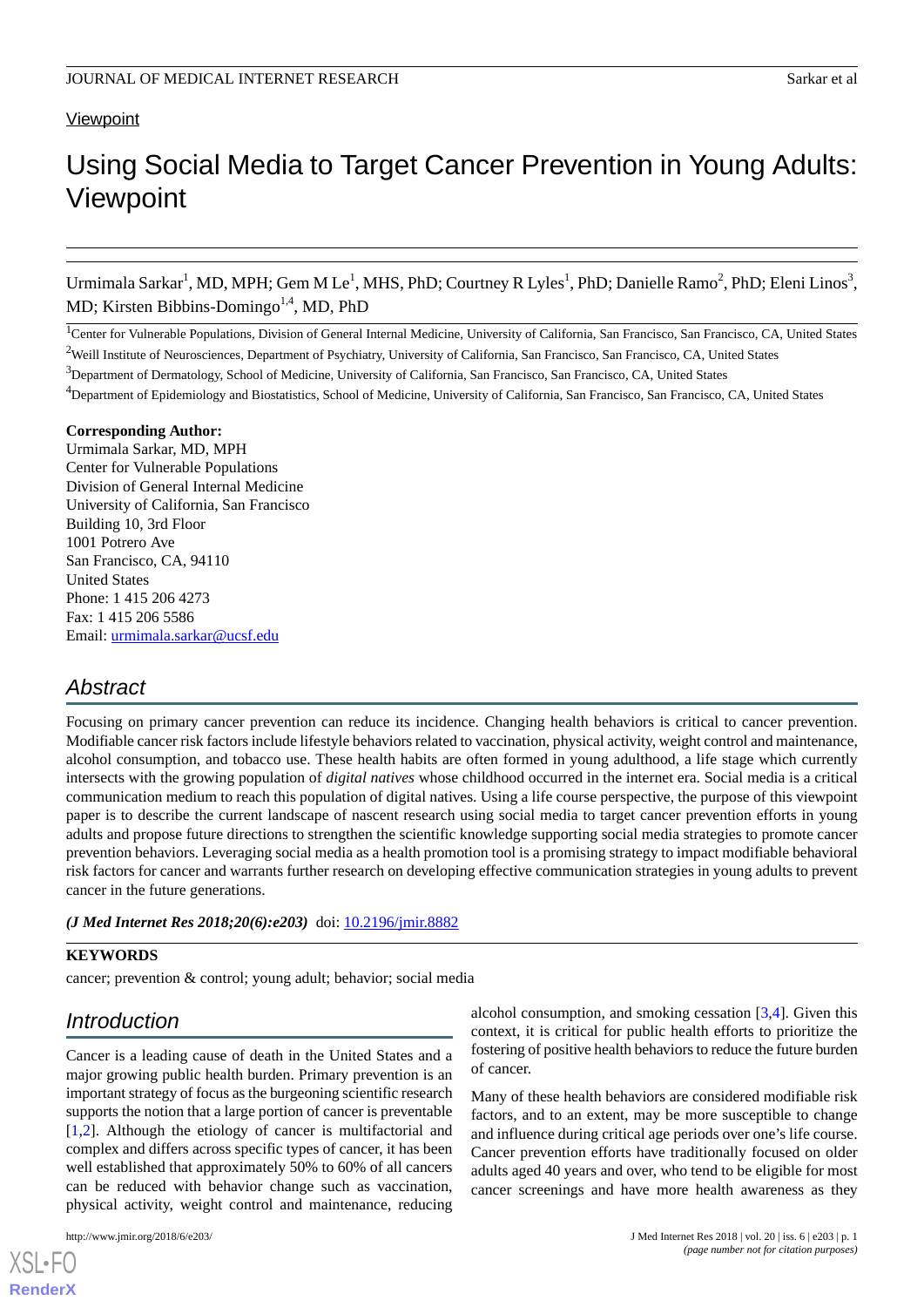naturally experience more health issues with aging. However, much less attention has been paid to cancer prevention strategies targeted to younger age demographics, such as those aged 18-29 years, and, in particular, to strategies tailored through the use of new media. It is imperative to target young adults to promote cancer prevention behaviors before cancer develops. This younger age group is a critical developmental period that can set the stage for forming mindsets and worldviews that will ultimately shape future health habits and lifestyles [\[5](#page-5-4),[6\]](#page-5-5). Although cancer does not commonly occur in this age group, it is important to focus on prevention earlier in life, as cancer exposures are generally thought to occur earlier in life and contribute to cancers that are more commonly diagnosed among those 40 years and older (eg, lung, breast, colorectal, and prostate). Cancer prevention behaviors include these upstream behaviors, which can be modified earlier in life and directly relevant to young adults, as well as the more proximal action of completing recommended cancer screening, which is generally not relevant to young adults for the most common cancers (breast, prostate, and colorectal cancers).

The generation of young adults born from 1995 onwards are considered *digital natives* and defined as people "born or brought up during the age of digital technology and therefore familiar with computers and the internet from an early age" [[7\]](#page-5-6). Young adults aged 18-29 years are the most frequent users of social media; in 2016, 86% of them used at least one social media site [\[8\]](#page-5-7) and 92% engaged with 2 or more devices simultaneously including mobile phones, tablets, PC, and TV [[9\]](#page-5-8). Social media must be considered as a public health strategy in young adults, simply because it is embedded in their everyday lives. To effectively reach them, health communication must occur where they are, engaging in online platforms, and must also be tailored using effective cancer prevention messaging uniquely suited for particular online platforms. For example, Twitter messages are limited to 280 characters and cancer prevention messaging to younger populations must take into design the linguistic and cultural factors in how to effectively communicate and engage young adults through Twitter.

In this viewpoint paper, we focus on social media and past use in primary cancer prevention in the general population and discuss how these studies can be applied to young adults to reduce the burden of cancer in the next generation of older adults. We reflect on the current state of the field and offer discussion on how previous research has implications for considering measurement and theoretical issues in future directions of research. Specifically, we provide an example of theoretical considerations from our current work (Lyson et al. Social media as a tool to promote health awareness: results from an online cervical cancer prevention study. Under review, submitted April 2018), describe various types of studies using social media for health communication with young adult digital natives with supporting examples, highlight methodological considerations in conducting studies in this field, and propose to integrate the life course perspective of cancer prevention with

new forms of media, both of which overlap in the focus on young adults and lifestyle behavior change to present a unique opportunity for researchers to test effective cancer prevention strategies using social media.

# *Theoretical Considerations*

Theoretical considerations are an important component in conducting rigorous research in social media and health. Specifically, behavior change interventions are most effectively guided and tested by conceptual frameworks appropriate for the target audience. As an example, in our past and current work, Bandura's social cognitive theory, an interpersonal-level health behavior theory [\[10](#page-5-9)], has been the most relevant theory to apply to research questions focused on social media influences on health behaviors. This theory encompasses social influences on health in a wide variety of settings and can naturally be extended to the social media environment. Social cognitive theory is used to explain how people learn behaviors by observing others and through vicarious reinforcement. It emphasizes reciprocal causation of behaviors between the self and society, in which personal factors in the form of cognitive, affective, and biological events, behavioral patterns, and environmental events all operate as interacting determinants that influence each other bidirectionally, that is, "reciprocal determinism" ([Figure 1\)](#page-2-0). As part of the environment, Web-based social media frames and reinforces social norms; social media sites have their own "rules" for reinforcement of messages and content in terms of likes, shares, and comments that are much more explicit than in everyday life.

When applied to social media communication, social cognitive theory suggests that new ideas, values, behavior patterns, and social practices are rapidly diffused worldwide through observational learning, in part through social networks. The concept of reciprocal determinism is critical to behavior change via Web-based social networks. Not only do individuals learn facts and information from social media but they are also actively shaping the social media sites to be broader networks for social change or political movements through their participation. This reciprocity sets the stage for peer-to-peer influence, as in studies in which groups interact via Web-based social media to address health issues. Furthermore, social media enriches the availability of public health data in the environment; in Bandura's model, social media provides a "socially mediated pathway" to disseminate communication by linking people to social networks and community settings that provide natural incentives and continued personalized guidance for desired change. The social media activities of public health organizations, such as vaccination campaigns from the Centers for Disease Control (CDC) delivered via Twitter, allow for dissemination and reinforcement of health behaviors. The concept of "observational learning," that individuals learn from watching others perform a given behavior, informs how behavior can spread via Web-based social media.

 $XS$ -FO **[RenderX](http://www.renderx.com/)**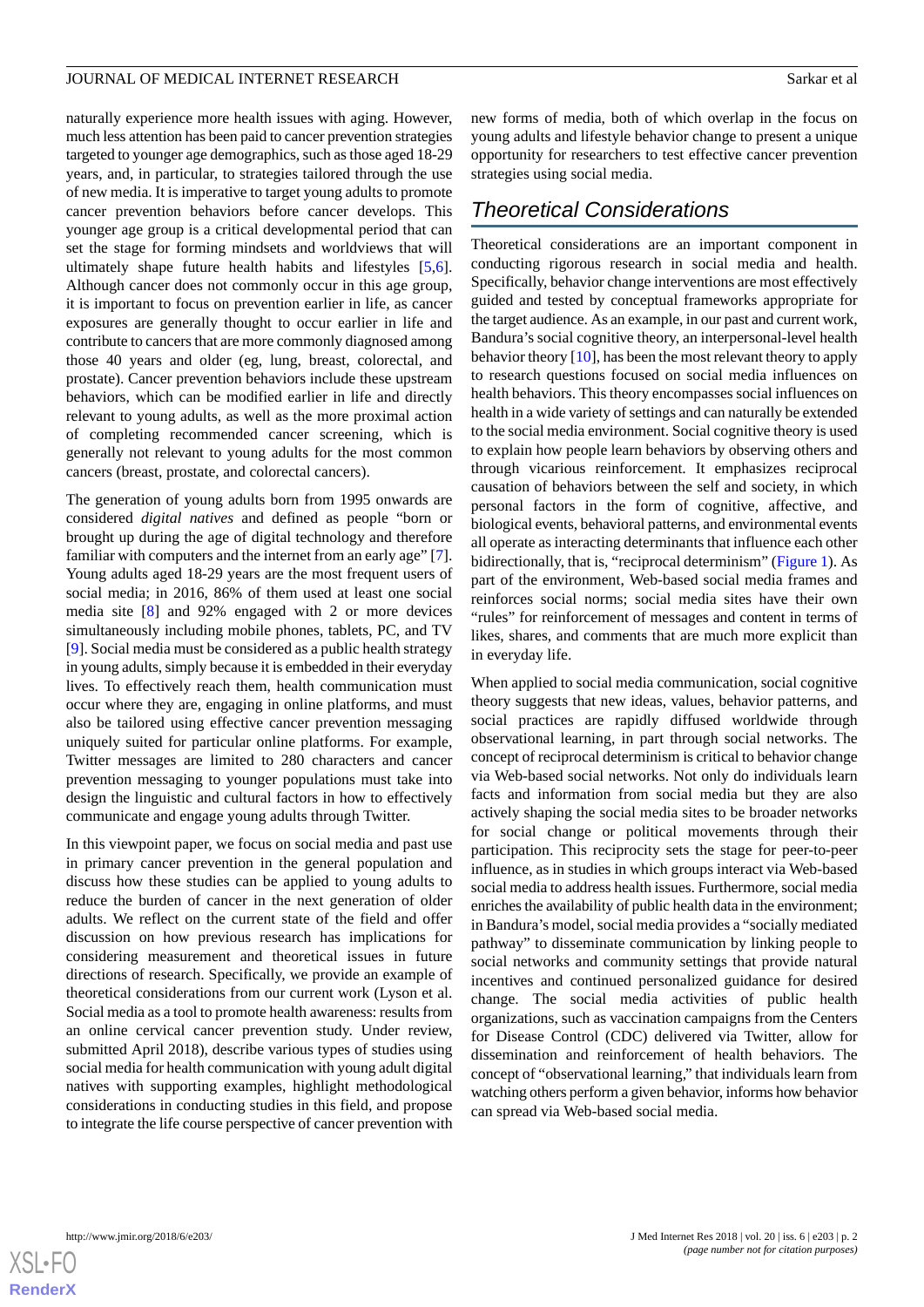<span id="page-2-0"></span>**Figure 1.** Reciprocal determinism in Bandura's social cognitive theory for behavior change.

# Figure 1. Social Cognitive Theory Applied to Research in Social Media and Health: **Reciprocal Determinism**



# *Current Research in Social Media and Health*

Public health research using social media takes place on a spectrum ranging from using social media as a real-time data source to engaging target populations online to influence health behaviors. Automated analysis of passively collected social media data can be used for disease or behavioral surveillance, including for early identification of disease outbreaks [[11\]](#page-5-10). Public health organizations also deliver health information and health promotion messages using social media. In fact, the CDC has a social media toolkit intended to facilitate public health communication efforts via social media by partners and stakeholders [\[12](#page-5-11)]. This approach is unidirectional; experts deliver content to lay participants. The assumption in this approach is that populations at risk are willing and able to engage with health-related content and subsequently modify behavior. More recently, public health researchers have used social media to deliver health interventions that harness the immediacy of Web-based communication as well as the influence of Web-based social networks [[13\]](#page-5-12). In social media intervention research, researchers interact with participants online, and participants may interact with each other. To augment our viewpoint discussion, we highlight various study designs that have been employed using social media data sources, provide supporting examples from the literature, and discuss implications for future research in social media and health.

#### **Observational Studies Using Social Media Data Sources**

Because individuals, especially young adults, publicly share health information online, social media data can provide a robust

[XSL](http://www.w3.org/Style/XSL)•FO **[RenderX](http://www.renderx.com/)**

data source for behaviors that are difficult to characterize and health data that are unavailable through traditional surveillance methods. This method of "mining" social media data for public health purposes is perhaps the most widely developed type of social media health research [\[14](#page-5-13)]. This type of observational research may be less prone to bias as people on social media typically do not act as though they are being observed for the purpose of research, in contrast to traditional research methods that explicitly recruit people to participate in research in academic settings and ask people to report on health-related behaviors. Myriad examples of this type of work exist across disparate public health domains including substance use [[15\]](#page-5-14), body weight-associated stigma [[16\]](#page-5-15), and infectious disease surveillance [\[11](#page-5-10)[,17](#page-5-16)]. For example, Lyles et al performed this observational type of analysis for cervical cancer prevention discussions among young women on Twitter [\[18](#page-5-17)]. The analysis demonstrated that women do share publicly their experiences with cervical cancer screening, often with language encouraging peers to undergo screening as well. These user-generated health promotion messages are useful for characterizing public sentiment and informing public health messaging content. More recently, we analyzed Instagram data to characterize misuse of codeine on social media and found that codeine misuse was commonly represented with the ingestion of alcohol, cannabis, and/or benzodiazepines [\[19](#page-5-18)]. Our findings suggested that codeine misuse was represented as normalized behavior and found in mainstream commercialization of music and cartoons on social media. Because health behaviors are often difficult to capture in traditional observational research studies that rely on self-reported survey data, social media provides a unique lens through which stigmatized behaviors can be observed through a "fly on the wall" perspective.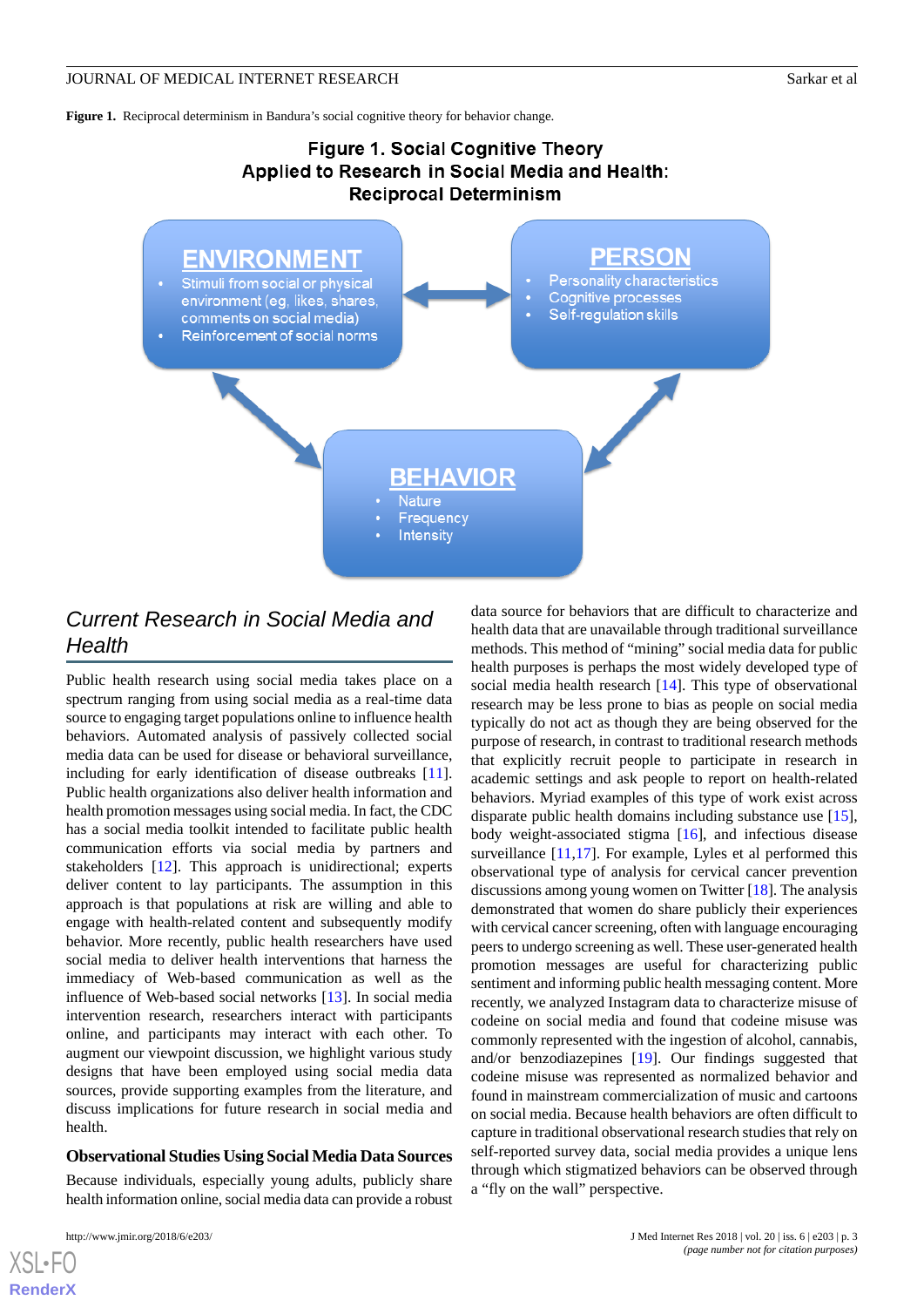This literature demonstrates that public health professionals can learn about community perceptions of cancer prevention-relevant behaviors by examining social media content. There is still much unrealized potential for connecting social media content and sentiment to real-world health behaviors. Thus far, one effective use of social media data has been in the area of "infoveillance" such as in influenza forecasting [[20](#page-5-19)] and real-time outbreak identification [\[21\]](#page-5-20). Using geocode tags from social media data content could likewise be used to geographically pinpoint challenges and opportunities in cancer prevention behaviors; this methodology has been previously applied to infectious disease outbreak research. However, as a typical methodological concern for all self-reported data, the information on the user's location is largely based on what is provided in their user profile, which may not be complete or accurate information. For Twitter data, it is estimated that about 1% to 2% of tweets are shown to be geotagged [\[22](#page-5-21)].

Observational studies using social media data have the advantage of accessing vast amounts of public data readily available in real time. This immediacy is a major advantage of using social media data to inform public health surveillance. However, methodological challenges remain in conducting rigorous and unbiased studies using social media data. Social media data are user-driven data and depend on the population who chooses to publicly share information. This is a self-selected group and may not represent the general population. Access to the internet and privacy concerns influence the likelihood of posting information online [[23\]](#page-5-22). Internet access, particularly on mobile devices, is growing rapidly among young adults, and mobile internet is well suited to social media use. Privacy concerns are common, but younger adults compared with older adults are more likely to have shared personal information online [[23\]](#page-5-22), potentially enhancing generalizability in this age group. A second limitation of social media content as a public health data source is its unstructured nature, making comparisons across platforms or even individual messages challenging. Moreover, it is often impossible to verify the identity or other relevant details about individuals who post online. In general, social media posts often lack identification, demographic information, and other details. Social media data analysis must be interpreted in light of these inherent limitations.

### **Unidirectional Mass Communication Health Promotion via Web-Based Social Media**

Governmental organizations such as the CDC and the National Cancer Institute have used social media marketing strategies to deliver a wide array of health promotion content through multiple dissemination channels and platforms, such as blogs, Twitter, and Facebook [\[24](#page-5-23)]. Researchers have also used an online marketing approach for cancer prevention. As an example, Cidre-Serrano et al used Google AdWords to display skin cancer prevention messages on individuals'search results page when users searched for tanning beds [[25\]](#page-6-0). These prevention advertisements were displayed over 200,000 times over 2 months with a click-through ratio of 1%, which is generally considered sufficient for commercial purposes. Google for NonProfits and other Web-based platforms provide a limited amount of free advertising for nonprofit organizations, making

this a low-cost approach for qualifying organizations. In general, the unidirectional strategy of "pushing" content at individuals has the advantages of being low-cost with a significant reach, as well as the ability to target content to specific high-risk groups (eg, young women who use tanning beds). However, data are lacking about the effect of health promotion messages delivered online. An example of planned work to address this gap would be to learn whether a Facebook advertising-based intervention aimed at reducing indoor tanning would shift knowledge and attitudes about indoor tanning and reduce individual intent to use tanning beds to ultimately prevent melanoma in high-risk groups.

Web-based social media is a powerful advertising and marketing tool as 88% of businesses use social media [\[26](#page-6-1)]; however, commercial entities have been shown to use social media to promote unhealthy behaviors. For example, Ricklefs et al documented the indoor tanning industry's use of social media as a strategy for maintaining relationships with customers and to offer pricing deals that promote high-frequency tanning [[27\]](#page-6-2). Similarly, e-cigarette advertising is prevalent on Twitter, particularly in states that limit other forms of tobacco advertising [[28\]](#page-6-3).

Provision of public health information or promotion via social media is subject to many of the same limitations as mass-media public health campaigns [\[29](#page-6-4)]. Social media messages are well integrated into the lives of users and can be easily accessible when they need it the most. The potential for health campaigns to go "viral," increasing the audience size and impact, is a theoretical advantage of social media campaigns compared with traditional approaches, but it cannot be predicted or planned. Insomuch as content is easily accessible, it is, however, also easy to turn off. As with billboards, it remains unclear whether health content is reaching its intended audience. On social media, for example, many public health and medical professionals follow CDC on Twitter, but the extent of dissemination to the lay public is unknown. As with all unidirectional public health messaging, it is challenging to accurately assess the effect of such campaigns on health outcomes amidst the many other health influences in the individual's environment. To measure the effectiveness of public health messages, innovative sampling and methods and proxy outcomes may be needed.

### **Web-Based Social Media Interventions for Cancer Prevention Behaviors**

Social media can also be used as a delivery platform for conducting intervention studies aimed at promoting health and wellness [[13,](#page-5-12)[30](#page-6-5)]. Web-based interventions have significant advantages: cost, ease of participation, and ability to scale up. These interventions can also harness the interaction dynamics of Web-based social networks and create positive peer-to-peer momentum for behavior change. For instance, in the area of smoking cessation, the Tobacco Status Project (TSP) is a Facebook intervention for young adult smokers combining messaging, peer-to-peer interaction, online counseling sessions, and group cognitive-behavioral sessions. A feasibility trial achieved 72% follow-up rates and an 18% rate of reported 7-day abstinence at 12 months (9% verified) [[31\]](#page-6-6). Importantly,

```
XSL•FO
RenderX
```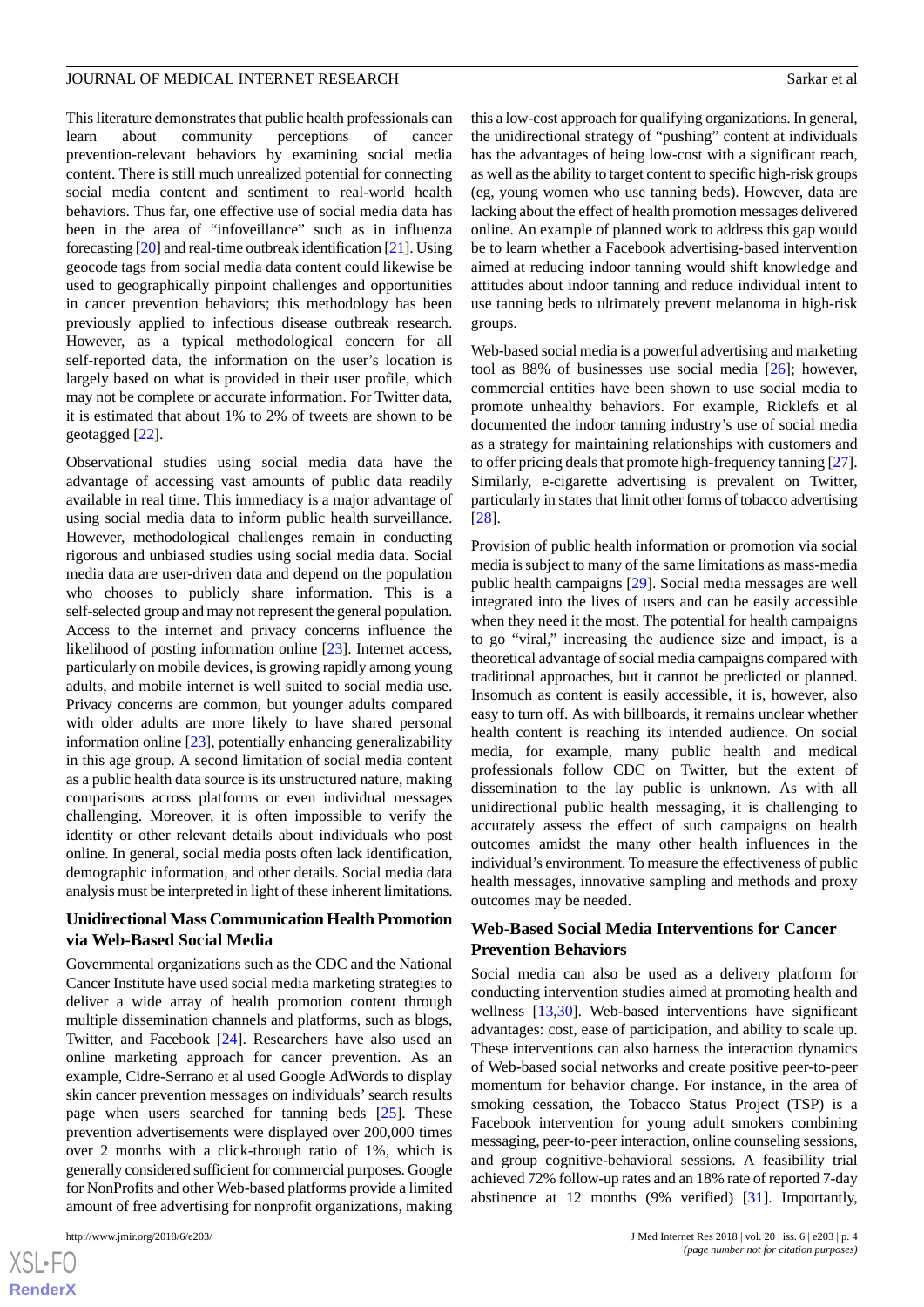engagement in the intervention was high, with 92% participation in the full 3-month intervention [\[32](#page-6-7)]. These results demonstrate that Web-based social media platforms can be used to deliver behavioral interventions; however, the content, mode of delivery, and network structure all require careful planning and evaluation [\[33](#page-6-8),[34\]](#page-6-9). A clinical trial testing the efficacy of TSP on biochemically verified smoking abstinence is underway [\[35\]](#page-6-10). We believe that conducting interventions via social media platforms requires further study to understand the specific components that contribute to intervention effectiveness, such as the ideal intensity/timing/duration of the intervention, how/which Web-based social networks to access (general social networking vs disease-specific sites), the mix of peer-to-peer versus expert support for behavior change, how to escalate to "real-life" interventions such as pharmacologic treatment for tobacco (eg, nicotine replacement), and how to address Web-based misinformation and foster trust of information.

One of the major challenges in social media research is the rapid pace at which social media platforms evolve online and gain and lose popularity for certain segments of society. For example, Facebook has gained more users in the older age groups and has lost favor with younger age groups who have migrated to other platforms such as Snapchat. Research involving specific social media platforms can quickly become outdated as it can take several years for research studies to be funded, implemented, and ultimately published. This can be a frustrating challenge for researchers engaged in social media and health studies; although there are no easy solutions to this, there are possibilities to reframe the research questions to be more platform-agnostic and thus more widely applicable to the understanding how social media affects health behaviors. A more conceptual approach, driven by conceptual frameworks, to the research question can shed insights on constructs underlying social interactions that influence health behavior, as opposed to relying on specific platform. In considering the choice of platforms, researchers should prepare to be nimble and course-correct if they realize that the target audience or research question does not match the intended platform. Funded research should consider alternate platforms as part their research strategy and anticipate potential problems and alternative solutions to meet the needs of the research question.

Although social media interventions have the significant advantage of reaching people where they are, more complex health behaviors such as quitting smoking may require more intensive interventions beyond online social interactions. For instance, replacing in-person tobacco cessation counseling with online counseling allows participants to receive content without consuming transportation time, and at their convenience; however, there is a concern that delivering interventions online may dilute their effectiveness, especially because of the lack of personal connection. Moreover, many evidence-based interventions developed to be delivered in-person or via telephone require significant adaptation for Web-based social media [[33\]](#page-6-8), and reach, efficacy, and implementation may differ significantly. Future studies should incorporate rigorous methodological approaches in the design and evaluation of social media interventions by drawing on appropriate conceptual frameworks and evaluation methods from implementation sciences [\[36](#page-6-11)] regardless of whether they are newly developed or are adopted from existing interventions, because the "rules of engagement" online are so different from traditional health intervention environments.

Measuring outcomes is a methodological challenge in all types of studies. For social media and health research, there are various ways in which outcome measures can be obtained: (1) enrolling participants online and obtaining informed consent to follow participants for behavior change, (2) partnering with platforms to examine online actions (social media analytics such as click-throughs, page-viewing behaviors, purchases, etc), and (3) partnering with health systems for data linkage and online/clinic-hybrid interventions (linkage with electronic health records). These approaches combine traditional research methods of data collection (ie, direct data collection from participants through surveys) with innovative partnerships with social media platforms and health systems to provide a more comprehensive collection of outcome data to ascertain intervention effectiveness.

# *Conclusion*

In this new era of communication, social media has tremendous potential to improve public health as it has permeated society across all socioeconomic strata and races/ethnicities [[37](#page-6-12)]. Young adults comprise a diverse population on social media, which has implications for addressing future disparities in cancer. The range of research described in this viewpoint paper harnesses a variety of disciplines, ranging from data science to social science. There is a need to ensure that multidisciplinary research teams have the appropriate expertise to conduct the research; the team's composition should be driven by the expertise needed for the proposed research questions (data science, disease-specific/clinical expertise, behavioral science, communication sciences, public health professionals, social marketing experts, and qualitative and quantitative methods). Furthermore, research is needed to understand the effects as well as risks of using social media for cancer prevention in young adults to determine the impact on reducing the future burden of cancer. Use of social media as a health promotion tool seems most relevant to modifiable behavioral risk factors in young adults and warrants further research to prevent cancer in the next generation.

### **Acknowledgments**

The authors would like to acknowledge funding support from NCI (K24CA212294) for the preparation of this manuscript.

### **Conflicts of Interest**

DR has consulted to Carrot, Inc, which makes a tobacco cessation device.



 $X$ SL•F **[RenderX](http://www.renderx.com/)**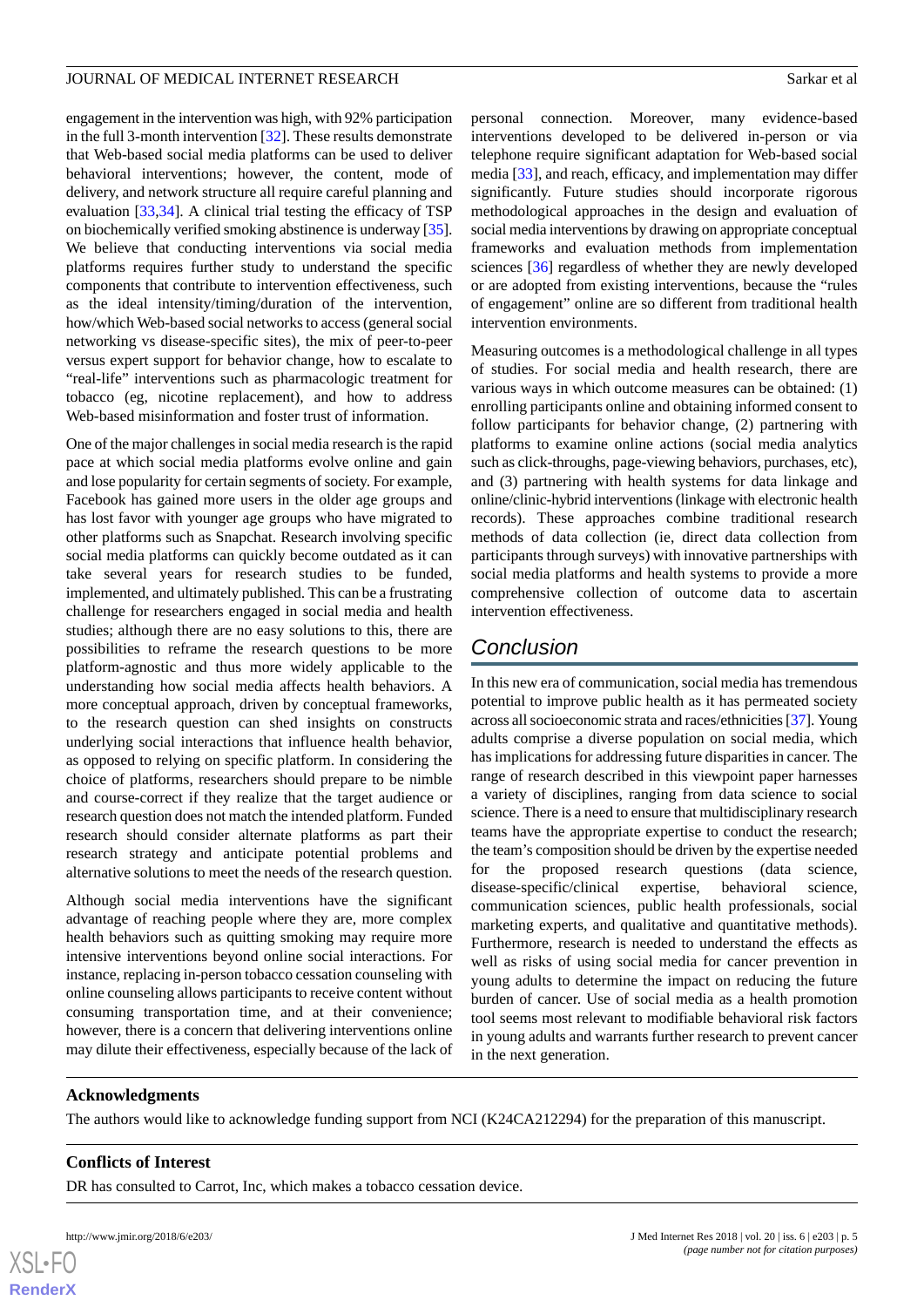# **References**

- <span id="page-5-0"></span>1. Song M, Giovannucci E. Preventable incidence and mortality of carcinoma associated with lifestyle factors among white adults in the United States. J Am Med Assoc Oncol 2016 Sep 01;2(9):1154-1161 [\[FREE Full text\]](http://europepmc.org/abstract/MED/27196525) [doi: [10.1001/jamaoncol.2016.0843](http://dx.doi.org/10.1001/jamaoncol.2016.0843)] [Medline: [27196525](http://www.ncbi.nlm.nih.gov/entrez/query.fcgi?cmd=Retrieve&db=PubMed&list_uids=27196525&dopt=Abstract)]
- <span id="page-5-2"></span><span id="page-5-1"></span>2. Colditz GA, Sutcliffe S. The preventability of cancer: stacking the deck. J Am Med Assoc Oncol 2016 Sep 01;2(9):1131-1133. [doi: [10.1001/jamaoncol.2016.0889\]](http://dx.doi.org/10.1001/jamaoncol.2016.0889) [Medline: [27195793\]](http://www.ncbi.nlm.nih.gov/entrez/query.fcgi?cmd=Retrieve&db=PubMed&list_uids=27195793&dopt=Abstract)
- <span id="page-5-3"></span>3. Colditz GA, Sellers TA, Trapido E. Epidemiology - identifying the causes and preventability of cancer? Nat Rev Cancer 2006 Dec;6(1):75-83. [doi: [10.1038/nrc1784](http://dx.doi.org/10.1038/nrc1784)] [Medline: [16372016\]](http://www.ncbi.nlm.nih.gov/entrez/query.fcgi?cmd=Retrieve&db=PubMed&list_uids=16372016&dopt=Abstract)
- <span id="page-5-4"></span>4. Colditz GA, Wei EK. Preventability of cancer: the relative contributions of biologic and social and physical environmental determinants of cancer mortality. Annu Rev Public Health 2012 Apr;33:137-156 [\[FREE Full text\]](http://europepmc.org/abstract/MED/22224878) [doi: [10.1146/annurev-publhealth-031811-124627\]](http://dx.doi.org/10.1146/annurev-publhealth-031811-124627) [Medline: [22224878\]](http://www.ncbi.nlm.nih.gov/entrez/query.fcgi?cmd=Retrieve&db=PubMed&list_uids=22224878&dopt=Abstract)
- <span id="page-5-5"></span>5. Lassi ZS, Salam RA, Das JK, Wazny K, Bhutta ZA. An unfinished agenda on adolescent health: opportunities for interventions. Semin Perinatol 2015 Aug;39(5):353-360. [doi: [10.1053/j.semperi.2015.06.005\]](http://dx.doi.org/10.1053/j.semperi.2015.06.005) [Medline: [26162972](http://www.ncbi.nlm.nih.gov/entrez/query.fcgi?cmd=Retrieve&db=PubMed&list_uids=26162972&dopt=Abstract)]
- <span id="page-5-6"></span>6. White MC, Peipins LA, Watson M, Trivers KF, Holman DM, Rodriguez JL. Cancer prevention for the next generation. J Adolesc Health 2013 May;52(5 Suppl):S1-S7 [[FREE Full text](http://linkinghub.elsevier.com/retrieve/pii/S1054-139X(13)00125-0)] [doi: [10.1016/j.jadohealth.2013.02.016](http://dx.doi.org/10.1016/j.jadohealth.2013.02.016)] [Medline: [23601606\]](http://www.ncbi.nlm.nih.gov/entrez/query.fcgi?cmd=Retrieve&db=PubMed&list_uids=23601606&dopt=Abstract)
- <span id="page-5-7"></span>7. Oxford Dictionaries. Digital native URL: [https://en.oxforddictionaries.com/definition/digital\\_native](https://en.oxforddictionaries.com/definition/digital_native) [accessed 2018-04-30] [[WebCite Cache ID 6z4STUd7S](http://www.webcitation.org/

                                            6z4STUd7S)]
- <span id="page-5-8"></span>8. Pew Research Center. 2017. Social Media Fact Sheet URL:<http://www.pewinternet.org/fact-sheet/social-media/> [accessed 2018-04-30] [\[WebCite Cache ID 6z4SmiP6d](http://www.webcitation.org/

                                            6z4SmiP6d)]
- <span id="page-5-10"></span><span id="page-5-9"></span>9. Think with Google.: Google; 2012 Nov. The Media Habits of Teens and Young Adults Infographic URL: [https://www.](https://www.thinkwithgoogle.com/consumer-insights/the-media-habits-of-teens-and-young-adults/) [thinkwithgoogle.com/consumer-insights/the-media-habits-of-teens-and-young-adults/](https://www.thinkwithgoogle.com/consumer-insights/the-media-habits-of-teens-and-young-adults/) [accessed 2018-04-30] [\[WebCite](http://www.webcitation.org/

                                            6z4SxQCCm) [Cache ID 6z4SxQCCm](http://www.webcitation.org/

                                            6z4SxQCCm)]
- <span id="page-5-11"></span>10. Bandura A. Social Foundations of Thought and Action: A Social Cognitive Theory. New Jersey: Prentice-Hall; 1986.
- 11. Paul MJ, Dredze M, Broniatowski D. Twitter improves influenza forecasting. PLoS Curr 2014;6:1-2 [[FREE Full text](http://dx.doi.org/10.1371/currents.outbreaks.90b9ed0f59bae4ccaa683a39865d9117)] [doi: [10.1371/currents.outbreaks.90b9ed0f59bae4ccaa683a39865d9117\]](http://dx.doi.org/10.1371/currents.outbreaks.90b9ed0f59bae4ccaa683a39865d9117) [Medline: [25642377\]](http://www.ncbi.nlm.nih.gov/entrez/query.fcgi?cmd=Retrieve&db=PubMed&list_uids=25642377&dopt=Abstract)
- <span id="page-5-12"></span>12. Centers for Disease Control and Prevention. 2011. The Health Communicator's Social Media Toolkit URL: [https://www.](https://www.cdc.gov/healthcommunication/ToolsTemplates/SocialMediaToolkit_BM.pdf) [cdc.gov/healthcommunication/ToolsTemplates/SocialMediaToolkit\\_BM.pdf](https://www.cdc.gov/healthcommunication/ToolsTemplates/SocialMediaToolkit_BM.pdf) [accessed 2018-04-30] [\[WebCite Cache ID](http://www.webcitation.org/

                                            6z4TDNKZ1) [6z4TDNKZ1\]](http://www.webcitation.org/

                                            6z4TDNKZ1)
- <span id="page-5-14"></span><span id="page-5-13"></span>13. Maher CA, Lewis LK, Ferrar K, Marshall S, De Bourdeaudhuij I, Vandelanotte C. Are health behavior change interventions that use online social networks effective? A systematic review. J Med Internet Res 2014;16(2):e40 [[FREE Full text](http://www.jmir.org/2014/2/e40/)] [doi: [10.2196/jmir.2952](http://dx.doi.org/10.2196/jmir.2952)] [Medline: [24550083](http://www.ncbi.nlm.nih.gov/entrez/query.fcgi?cmd=Retrieve&db=PubMed&list_uids=24550083&dopt=Abstract)]
- <span id="page-5-15"></span>14. Kim AE, Hansen HM, Murphy J, Richards AK, Duke J, Allen JA. Methodological considerations in analyzing Twitter data. J Natl Cancer Inst Monogr 2013 Dec;2013(47):140-146. [doi: [10.1093/jncimonographs/lgt026](http://dx.doi.org/10.1093/jncimonographs/lgt026)] [Medline: [24395983](http://www.ncbi.nlm.nih.gov/entrez/query.fcgi?cmd=Retrieve&db=PubMed&list_uids=24395983&dopt=Abstract)]
- <span id="page-5-16"></span>15. Chan B, Lopez A, Sarkar U. The canary in the coal mine tweets: social media reveals public perceptions of non-medical use of opioids. PLoS One 2015;10(8):e0135072 [\[FREE Full text\]](http://dx.plos.org/10.1371/journal.pone.0135072) [doi: [10.1371/journal.pone.0135072\]](http://dx.doi.org/10.1371/journal.pone.0135072) [Medline: [26252774\]](http://www.ncbi.nlm.nih.gov/entrez/query.fcgi?cmd=Retrieve&db=PubMed&list_uids=26252774&dopt=Abstract)
- <span id="page-5-17"></span>16. Chou WY, Prestin A, Kunath S. Obesity in social media: a mixed methods analysis. Transl Behav Med 2014 Sep;4(3):314-323 [[FREE Full text](http://europepmc.org/abstract/MED/25264470)] [doi: [10.1007/s13142-014-0256-1\]](http://dx.doi.org/10.1007/s13142-014-0256-1) [Medline: [25264470](http://www.ncbi.nlm.nih.gov/entrez/query.fcgi?cmd=Retrieve&db=PubMed&list_uids=25264470&dopt=Abstract)]
- <span id="page-5-18"></span>17. Araz OM, Bentley D, Muelleman RL. Using Google Flu Trends data in forecasting influenza-like-illness related ED visits in Omaha, Nebraska. Am J Emerg Med 2014 Sep;32(9):1016-1023. [doi: [10.1016/j.ajem.2014.05.052\]](http://dx.doi.org/10.1016/j.ajem.2014.05.052) [Medline: [25037278\]](http://www.ncbi.nlm.nih.gov/entrez/query.fcgi?cmd=Retrieve&db=PubMed&list_uids=25037278&dopt=Abstract)
- <span id="page-5-19"></span>18. Lyles CR, Godbehere A, Le G, El Ghaoui L, Sarkar U. Applying sparse machine learning methods to twitter: analysis of the 2012 change in pap smear guidelines. A sequential mixed-methods study. JMIR Public Health Surveill 2016 Jun 10;2(1):e21 [\[FREE Full text](http://publichealth.jmir.org/2016/1/e21/)] [doi: [10.2196/publichealth.5308\]](http://dx.doi.org/10.2196/publichealth.5308) [Medline: [27288093\]](http://www.ncbi.nlm.nih.gov/entrez/query.fcgi?cmd=Retrieve&db=PubMed&list_uids=27288093&dopt=Abstract)
- <span id="page-5-20"></span>19. Cherian R, Westbrook M, Ramo D, Sarkar U. Representations of codeine misuse on Instagram: content analysis. JMIR Public Health Surveill 2018 Mar 20;4(1):e22 [[FREE Full text](http://publichealth.jmir.org/2018/1/e22/)] [doi: [10.2196/publichealth.8144\]](http://dx.doi.org/10.2196/publichealth.8144) [Medline: [29559422](http://www.ncbi.nlm.nih.gov/entrez/query.fcgi?cmd=Retrieve&db=PubMed&list_uids=29559422&dopt=Abstract)]
- <span id="page-5-21"></span>20. Malik MT, Gumel A, Thompson LH, Strome T, Mahmud SM. "Google flu trends" and emergency department triage data predicted the 2009 pandemic H1N1 waves in Manitoba. Can J Public Health 2011 Aug;102(4):294-297. [Medline: [21913587\]](http://www.ncbi.nlm.nih.gov/entrez/query.fcgi?cmd=Retrieve&db=PubMed&list_uids=21913587&dopt=Abstract)
- <span id="page-5-22"></span>21. Broniatowski DA, Paul MJ, Dredze M. National and local influenza surveillance through Twitter: an analysis of the 2012-2013 influenza epidemic. PLoS One 2013;8(12):e83672 [\[FREE Full text](http://dx.plos.org/10.1371/journal.pone.0083672)] [doi: [10.1371/journal.pone.0083672\]](http://dx.doi.org/10.1371/journal.pone.0083672) [Medline: [24349542](http://www.ncbi.nlm.nih.gov/entrez/query.fcgi?cmd=Retrieve&db=PubMed&list_uids=24349542&dopt=Abstract)]
- <span id="page-5-23"></span>22. Morstatter F, Pfeffer J, Liu H, Carley KM. Is the sample good enough? Comparing data from Twitter's streaming API with Twitter's firehose. Menlo Park, CA: Association for the Advancement of Artificial Intelligence; 2013 Presented at: Seventh International AAAI Conference on Weblogs and Social Media; July 8, 2013; Cambridge, Massachusetts p. 400-408.
- 23. Madden M. Pew Research Center. 2012. Privacy management on social media sites URL: [http://www.pewinternet.org/](http://www.pewinternet.org/2012/02/24/privacy-management-on-social-media-sites/) [2012/02/24/privacy-management-on-social-media-sites/](http://www.pewinternet.org/2012/02/24/privacy-management-on-social-media-sites/) [accessed 2018-04-30] [\[WebCite Cache ID 6z4Vc93nY\]](http://www.webcitation.org/

                                            6z4Vc93nY)
- 24. Miller AS. The zombie apocalypse: the viral impact of social media marketing on health. J Consum Health Internet 2013 Oct;17(4):362-368. [doi: [10.1080/15398285.2013.833447](http://dx.doi.org/10.1080/15398285.2013.833447)]